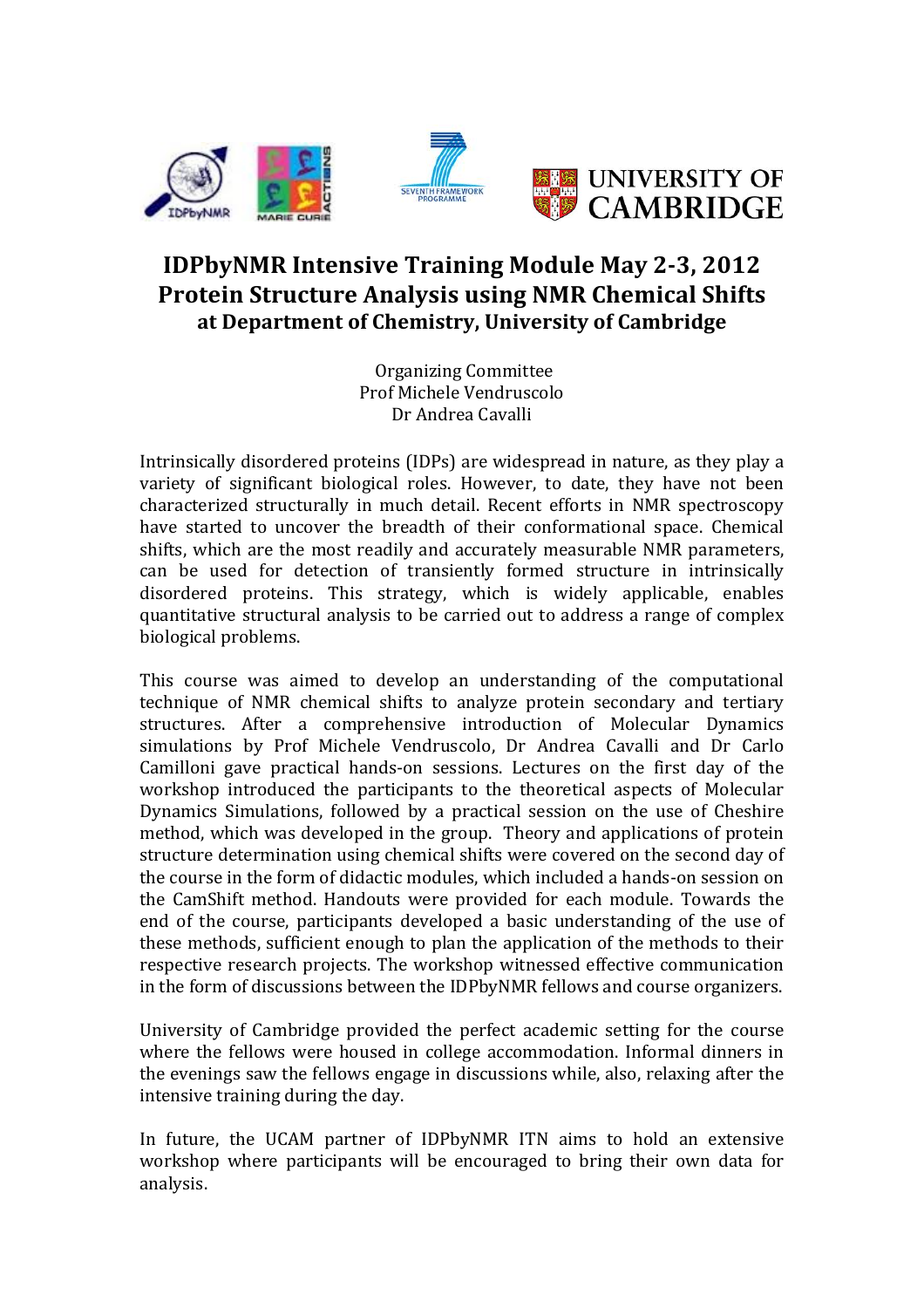

# **IDPbyNMR Intensive Training Module May 2-3, 2012 Protein Structure Analysis using NMR Chemical Shifts**

Unilever Centre Training Room, Department of Chemistry, University of Cambridge, Cambridge CB2 1EW

#### **Day 1, May 2**

|              | <b>9:00-10:00</b> : Introduction to Monte Carlo and Molecular Dynamics |
|--------------|------------------------------------------------------------------------|
|              | (Michele Vendruscolo)                                                  |
| Coffee Break |                                                                        |
|              | <b>10:00-11:00</b> : How to run a simulation (Andrea Cavalli)          |
|              | 11:00-12:00 : Advanced sampling techniques (Carlo Camilloni)           |
| Lunch        |                                                                        |
|              | 13:00-18:00 : Practicals on Monte Carlo and Molecular Dynamics         |
| 18:30        | : Dinner at St. Johns Chop House                                       |

**Day 2, May 3**

**9:00-10:00** : Introduction to restrained MC and MD (Michele Vendruscolo)

Coffee Break

- **10:00-11:00** : How to run a restrained simulation (Andrea Cavalli)
- **11:00-12:00** : Advanced sampling techniques using restraints (Carlo Camilloni)

Lunch

- **13:00-18:00**: Practicals on restrained MC and MD
- **18:30** : Dinner at The Eagle, Cambridge